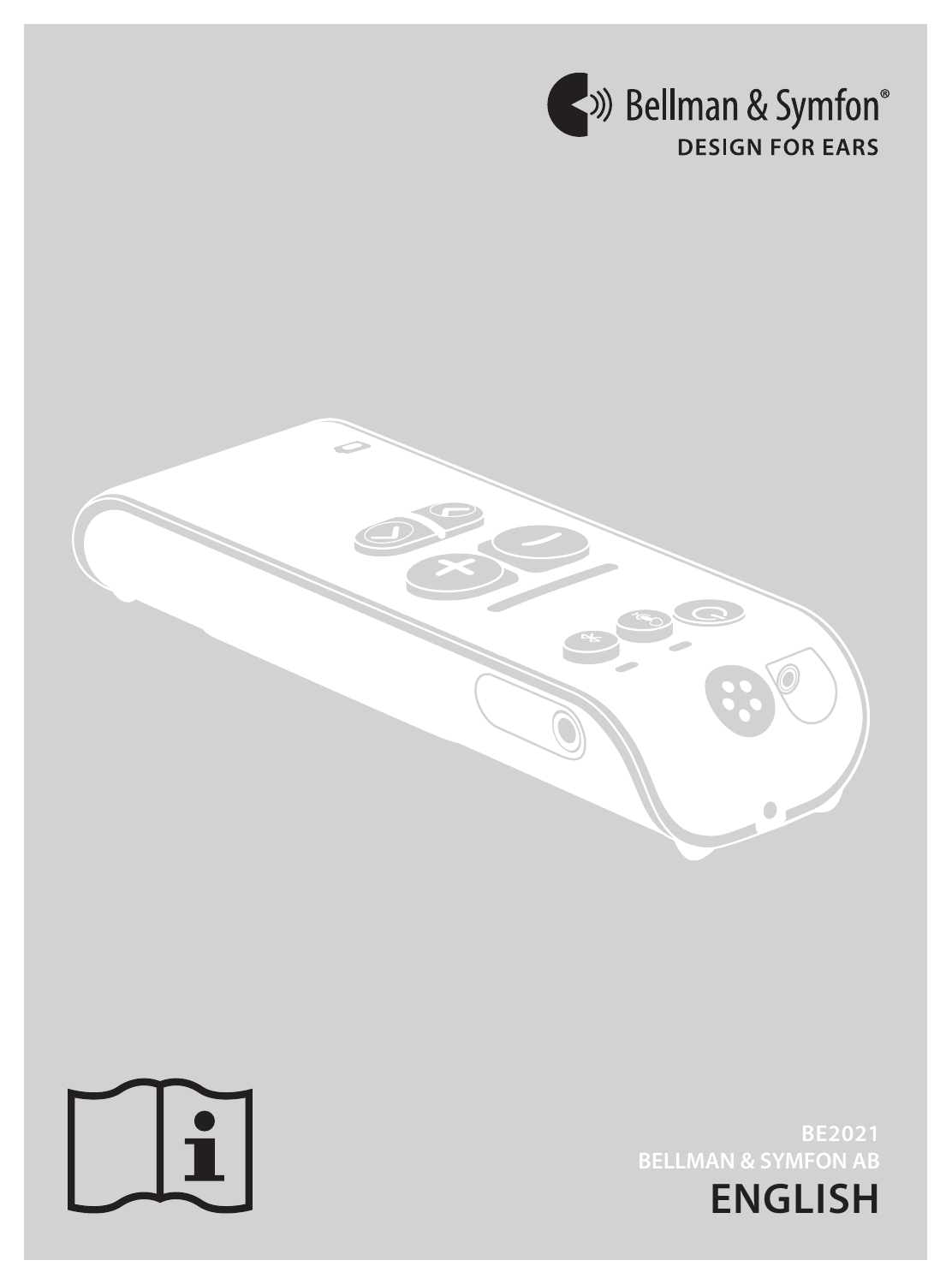# **BE2021 Maxi Pro**



## **About Maxi Pro**

Maxi Pro is a digital conversation amplifier that brings out the words so you can hear them loudly and clearly. Use Maxi to enhance the speech around the table, when you talk on the mobile phone or when you watch TV.

# **Getting started**

## **Step 1: Charge Maxi**

- **1** Connect the charging cable to the power adapter (**13**) and to the charger jack (**1**) marked in yellow.
- **2** Fit the mains plug (**14**) to the power adapter (**13**) and check that it is properly locked before connecting it to the power outlet.
- **3** The battery indicator (**8**) blinks in green during charging. After about three hours it emits a steady green light to show that that Maxi is fully charged.

## **Step 2: Connect Maxi**

Connect the supplied headphones, earphones, headset, earset or neck loop to the Maxi headphone jack (**12**) marked in green.

## **Step 3: Start Maxi**

Press the On/Off button (**3**) for about one second to start Maxi. The microphone indicator (**2**) lights up in green and the current volume is shown by the volume/tone indicator (**5**) for three seconds.

To switch Maxi off, press and hold the On/Off button (**3**) for about three seconds until all indicators go out.

## **Using Maxi to clarify speech**

Maxi is equipped with a built in omni-directional microphone (**9**) that enhances speech. Place Maxi on a table close to the person talking, hold it in your hand or attach it to your clothes using the clip.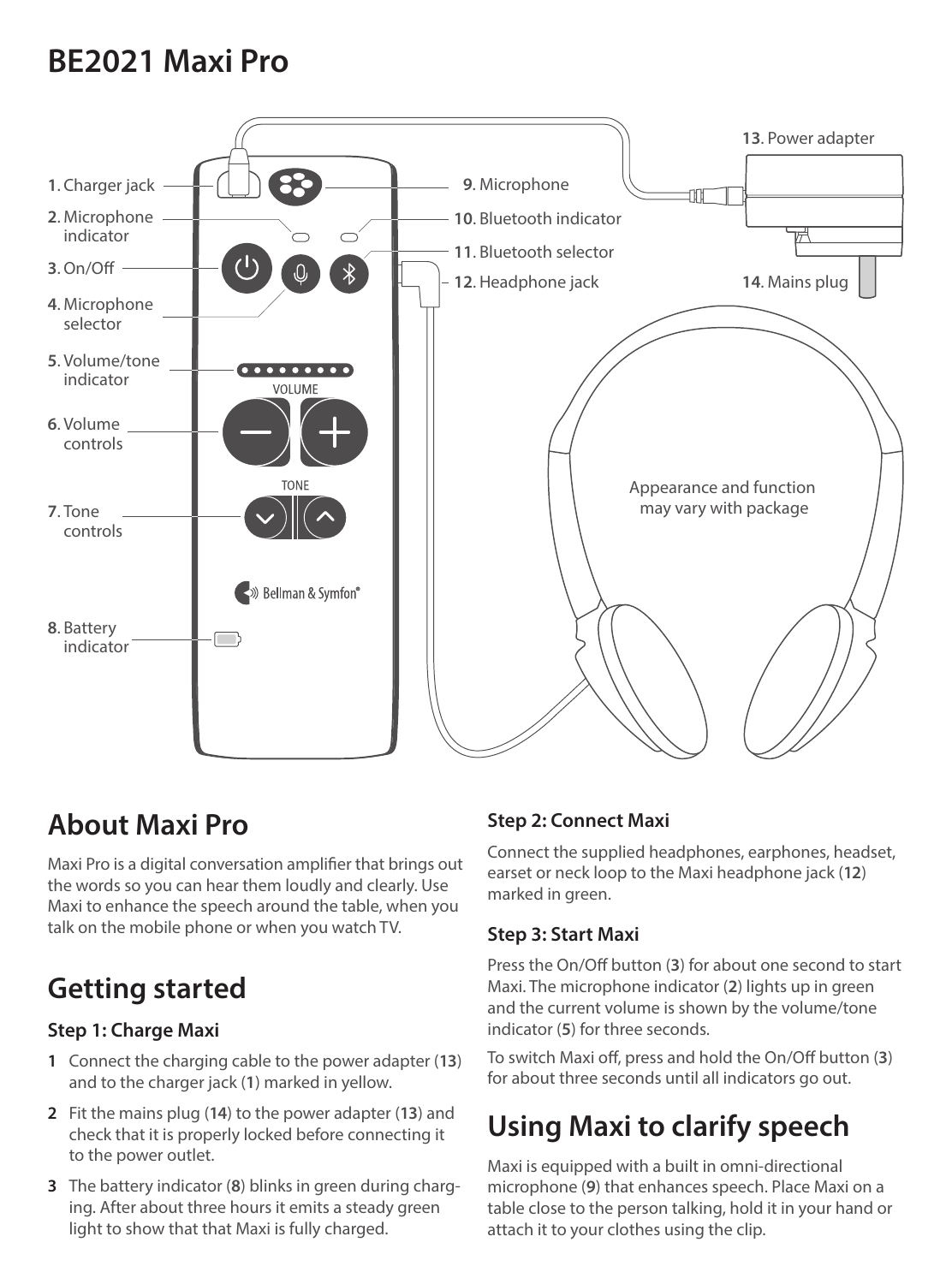#### **Adjusting the volume**

Press  $\pm$  on the volume controls (6) to increase the volume and  $\rightarrow$  to decrease it. The microphone volume can be adjusted in 9 steps and the TV and mobile phone volume in 15 steps. The level is shown in the volume/ tone indicator (**5**).

**Note:** Every time you turn on Maxi, the volume is set to low to avoid unpleasant sound levels.

#### **Adjusting the tone**

Press the  $\triangle$  on the tone controls (7) to increase the treble and the  $\vee$  to decrease it. The treble can be adjusted in 5 steps and is visible in the volume/tone indicator (**5**).

**Note:** Increasing the treble makes the S, F and T sounds more pronounced and the words easier to make out.

## **Using Maxi with your mobile phone**

### **Pairing**

- **1** Make sure that your Maxi is in microphone mode by pressing the microphone selector (**4**).
- **2** Press and hold the Bluetooth selector (**11**) until the Bluetooth indicator (**10**) starts to blink in blue.
- **3** Make sure Bluetooth is activated on your mobile phone. Open the Bluetooth menu in Settings and select **"Maxi Pro"** in the list.
- **4** The Bluetooth indicator will emit a steady blue light to show that the pairing was successful.

**Note:** If your phone has been disconnected from Maxi, you need to reconnect it by repeating step **3** to **4**.

#### **Answering a phone call**

- **1** When the mobile phone rings, the Maxi Bluetooth indicator (**10**) blinks in blue. All other sounds are muted and you'll hear the ring signal in your headphones.
- **2** To *answer* the call, press the Maxi Bluetooth selector (**11**) or use the remote on your headset. You will now hear the enhanced voice of the caller in your headphones. Your voice will be picked up by the Maxi microphone.
- **3** To *hang up*, press the Bluetooth selector once more.

**Note:** To *decline* an incoming call, press and hold the Maxi Bluetooth selector for three seconds.

#### **Making a phone call**

When you talk on the mobile phone, you hear the enhanced voice of the recipient in your headphones. Your voice will be picked up by the Maxi microphone.

#### **Streaming music**

Play a song on your mobile phone and press the Maxi Bluetooth selector (**11**) until you hear the music.

#### **Using a headset with microphone**

When you talk over the phone, the sound will be picked up from the headset remote microphone instead of the Maxi microphone.

# **Using Maxi for TV listening**

In order to stream the sound from your TV, you need a Maxi Pro TV streamer, see separate user manual for installation instructions.

#### **Listening to the TV**

Turn on the TV, select a show and press the Maxi Bluetooth selector (**11**) until you hear the TV.

**Note:** If you get a call during the show, the sound from the TV will be muted, so you can hear the caller's voice clearly. When you hang up, the sound from the TV will automatically come back.

#### **Automatic reconnection**

Maxi will automatically reconnect to your TV streamer as soon as it's within range, so you can bring Maxi when you visit family and friends without hassle.

## **Battery and charging**

Maxi is equipped with a rechargeable battery that lasts for up to 70 hours. When the battery indicator (**8**) starts to blink in red, it's time to charge it, see **Charge Maxi.**

## **Attaching the clip**

To attach the clip, place the clip against the back cover and press firmly until it locks. To remove it, pull the round handles out from the sides.

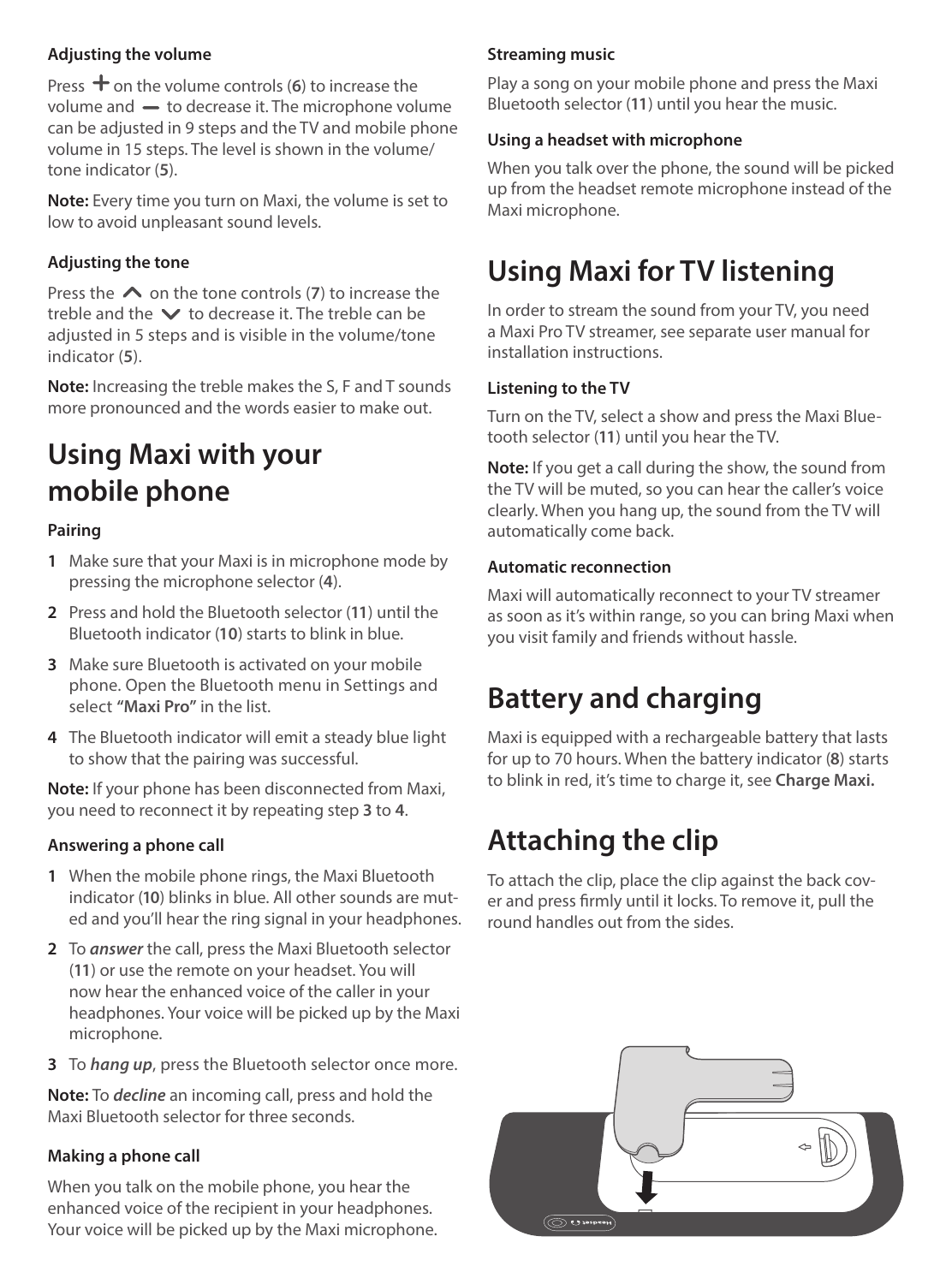# **Troubleshooting**

Most problems with Maxi Po can be solved quickly by following the advice below.

| If                                                                                                  | <b>Try this</b>                                                                                                                                                                                                                                                                                                                                                                                                                                                                                                                               |
|-----------------------------------------------------------------------------------------------------|-----------------------------------------------------------------------------------------------------------------------------------------------------------------------------------------------------------------------------------------------------------------------------------------------------------------------------------------------------------------------------------------------------------------------------------------------------------------------------------------------------------------------------------------------|
| I can't get the units to pair via Bluetooth.                                                        | • Make sure that your Maxi is in microphone mode by<br>pressing the microphone selector (4). Try pairing the<br>units again by following the steps in the section Pairing.                                                                                                                                                                                                                                                                                                                                                                    |
| Nothing happens when I press the Maxi On/Off button.                                                | • The batteries are depleted. Charge Maxi, see Charge Maxi.                                                                                                                                                                                                                                                                                                                                                                                                                                                                                   |
| The Maxi battery indicator is blinking in red.                                                      | • The battery level is low. Charge Maxi, see Charge Maxi.                                                                                                                                                                                                                                                                                                                                                                                                                                                                                     |
| I hear no sound in my headphones, even though Maxi is<br>turned on.                                 | • First, make sure the volume is at the required level.<br>Then, check that the headphone plug is properly con-<br>nected to the Maxi headphone jack (12).<br>• Increase the volume by pressing the $+$ on the Maxi<br>volume controls (6).<br>• Connect the headphones to another device, like a<br>smart phone, and check if you hear any sound. If not,<br>the headphones may need to be replaced.<br>• If Bluetooth mode is selected, make sure that the TV<br>streamer or mobile phone is within range, paired and<br>streaming a sound. |
| I don't hear the mobile phone in my headphones.                                                     | • Make sure Bluetooth is activated on your mobile<br>phone and that it is paired with your Maxi, see Pairing<br>in the Using Maxi with your mobile phone section.                                                                                                                                                                                                                                                                                                                                                                             |
| I don't hear the sound of the TV in my headphones.                                                  | • Make sure the TV streamer is within range and paired<br>with your Maxi, see Pairing in the Using Maxi for<br>TV-listening section.                                                                                                                                                                                                                                                                                                                                                                                                          |
| The sound from the TV or mobile is too low, even though<br>the Maxi volume is at the highest level. | • Try to increase the volume on your TV or mobile phone<br>instead.                                                                                                                                                                                                                                                                                                                                                                                                                                                                           |
| I hear a high-pitched noise in my headphones.                                                       | • Lower the volume or increase the distance between<br>Maxi and the headphones.<br>• Direct the Maxi microphone (9) away from you.                                                                                                                                                                                                                                                                                                                                                                                                            |
| Maxi seems unresponsive/frozen.                                                                     | • Press and hold the On/Off button (3) for ten seconds<br>until Maxi turns off.<br>• Press the On/Off button for about one second to start<br>Maxi again.                                                                                                                                                                                                                                                                                                                                                                                     |

## **Care and maintenance**

#### **Using the product**

**Note:** Maxi Pro can produce high sound levels. Please use with care. Increase the volume level gradually to a comfortable level. Exposure to high sound levels can damage your hearing.

Ensure that small parts are kept out of reach from children.

Operate the product in a dry environment where the temperature is always between 0° and 35° C.

#### **Cleaning**

Clean the product with a soft, lint-free cloth. Avoid getting moisture in openings.

#### **Service and warranty**

If the product appears to be damaged or doesn't function properly, follow the instructions in this leaflet. If the product still doesn't function as intended, contact your local dealer for information on service and warranty.